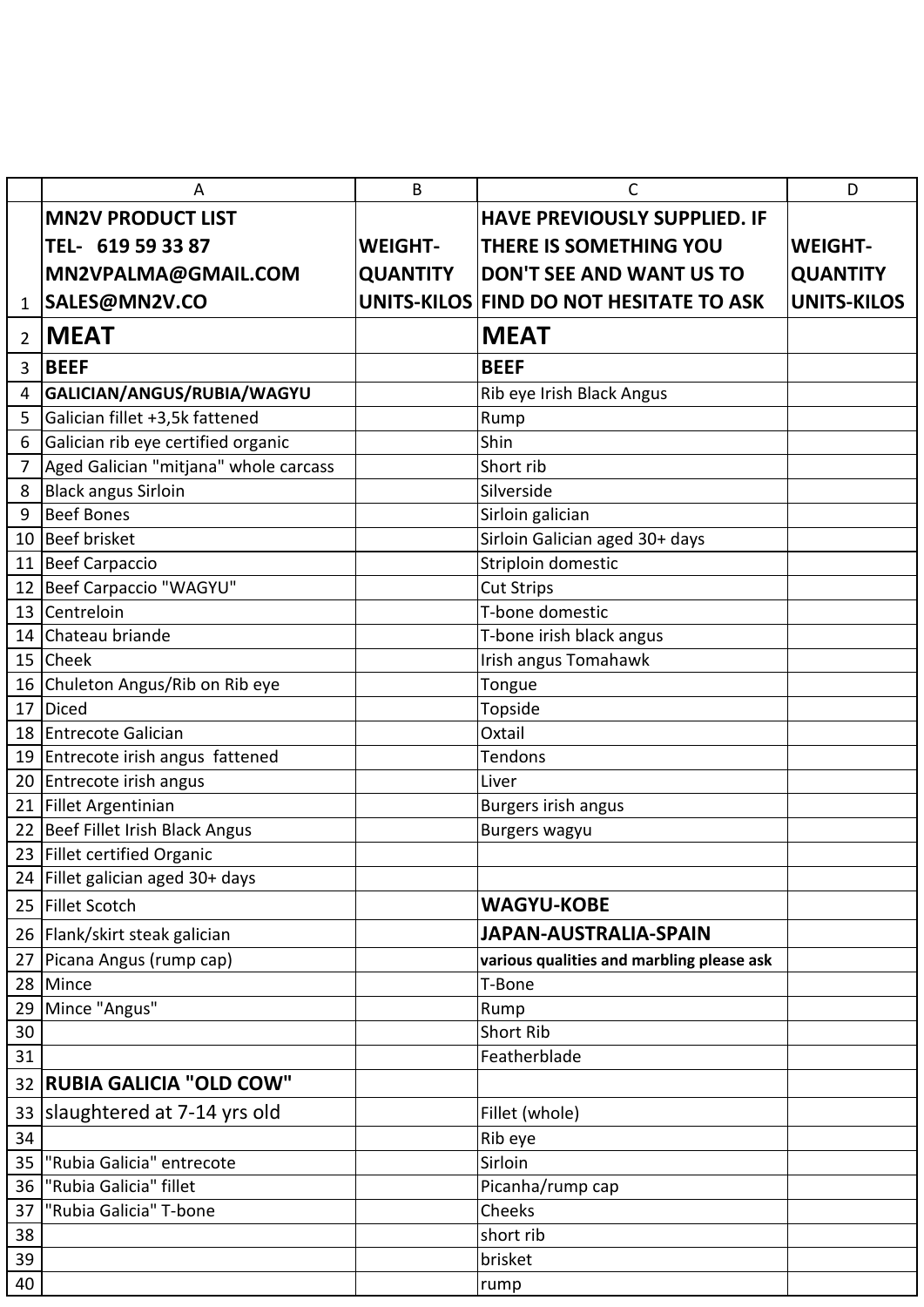|    | A                                            | B | C                                      | D |
|----|----------------------------------------------|---|----------------------------------------|---|
| 41 |                                              |   | Bacon                                  |   |
| 42 |                                              |   | Sausage                                |   |
| 43 |                                              |   |                                        |   |
| 44 |                                              |   |                                        |   |
| 45 | <b>CHICKEN ORGANIC CORN FED</b>              |   | <b>CHICKEN ORGANIC CORN FED</b>        |   |
|    | 46 Whole clean                               |   | <b>Drumstick</b>                       |   |
| 47 | Breast clean                                 |   | Wings                                  |   |
|    | 48 breast skin on                            |   | Leg thigh (quarter) skin of bone out   |   |
|    | 49 Breast skin on presentation bone on clean |   | Thigh skin off bone out                |   |
|    | 50 leg thigh (quarter) whole                 |   | skin                                   |   |
|    | 51 Thigh whole                               |   | Mince                                  |   |
| 52 |                                              |   |                                        |   |
|    | 53 CHICKEN free range                        |   | <b>BABY CHICKEN/POUSSIN</b>            |   |
| 54 | Whole                                        |   | Poussin fresh                          |   |
|    | 55 Breast                                    |   | Poussin frozen                         |   |
|    | 56 Quarter                                   |   | Poussin fresh deboned                  |   |
|    | 57 Quarter skin off bone out                 |   |                                        |   |
|    | 58 Thigh                                     |   |                                        |   |
| 59 | thigh skin off bone out                      |   |                                        |   |
| 60 | Drum                                         |   |                                        |   |
| 61 |                                              |   |                                        |   |
|    | 62 LAMB                                      |   | <b>LAMB</b>                            |   |
|    | 63 French trimmed rack 8 bone NZ             |   | Mallorcan milk lamb chops              |   |
|    | 64 Chops (mallorcan)                         |   | Mallorca organic whole carcass         |   |
| 65 | <b>Diced</b>                                 |   | Mince (leg)                            |   |
|    | 66 Fillets                                   |   | <b>Neck</b>                            |   |
| 67 | Kidney                                       |   | Neck and skirt                         |   |
|    | 68 Leg mallorca (mallorcan)                  |   | Racks 8 bone full certified Organic    |   |
|    | 69 Leg boned (mallorcan)                     |   | Rump                                   |   |
|    | 70 Leg (NZ) frozen                           |   | Shank                                  |   |
|    | 71 Liver                                     |   | Shoulder mallorca                      |   |
|    | 72 Loin fresh Mallorcan (back strap)         |   | Shoulder (NZ)                          |   |
|    | 73 Loin (NZ) frozen                          |   | BIO/ECO leg                            |   |
|    | 74 Skirt                                     |   | <b>BIO/ECO leg boneless</b>            |   |
|    | 75 Sweetbreads                               |   | BIO/ECO mince                          |   |
|    | 76 Whole                                     |   | BIO/ECO rack 8 bone french trim        |   |
| 77 | Saddle boned "mallorcan"                     |   | BIO/ECO shoulder                       |   |
| 78 |                                              |   |                                        |   |
| 79 | <b>PORK</b>                                  |   | <b>PORK</b>                            |   |
|    | 80 Baby back ribs                            |   | Tongue                                 |   |
| 81 | Cheek                                        |   | Trotters                               |   |
|    | 82 Chop                                      |   | <b>Diced</b>                           |   |
|    | 83 Fillet/tenderloin                         |   | <b>Belly</b>                           |   |
|    | 84 Heart                                     |   | suckling pig Various sizes and weights |   |
|    | 85 Leg (no bone with skin)                   |   | suckling pig hind leg                  |   |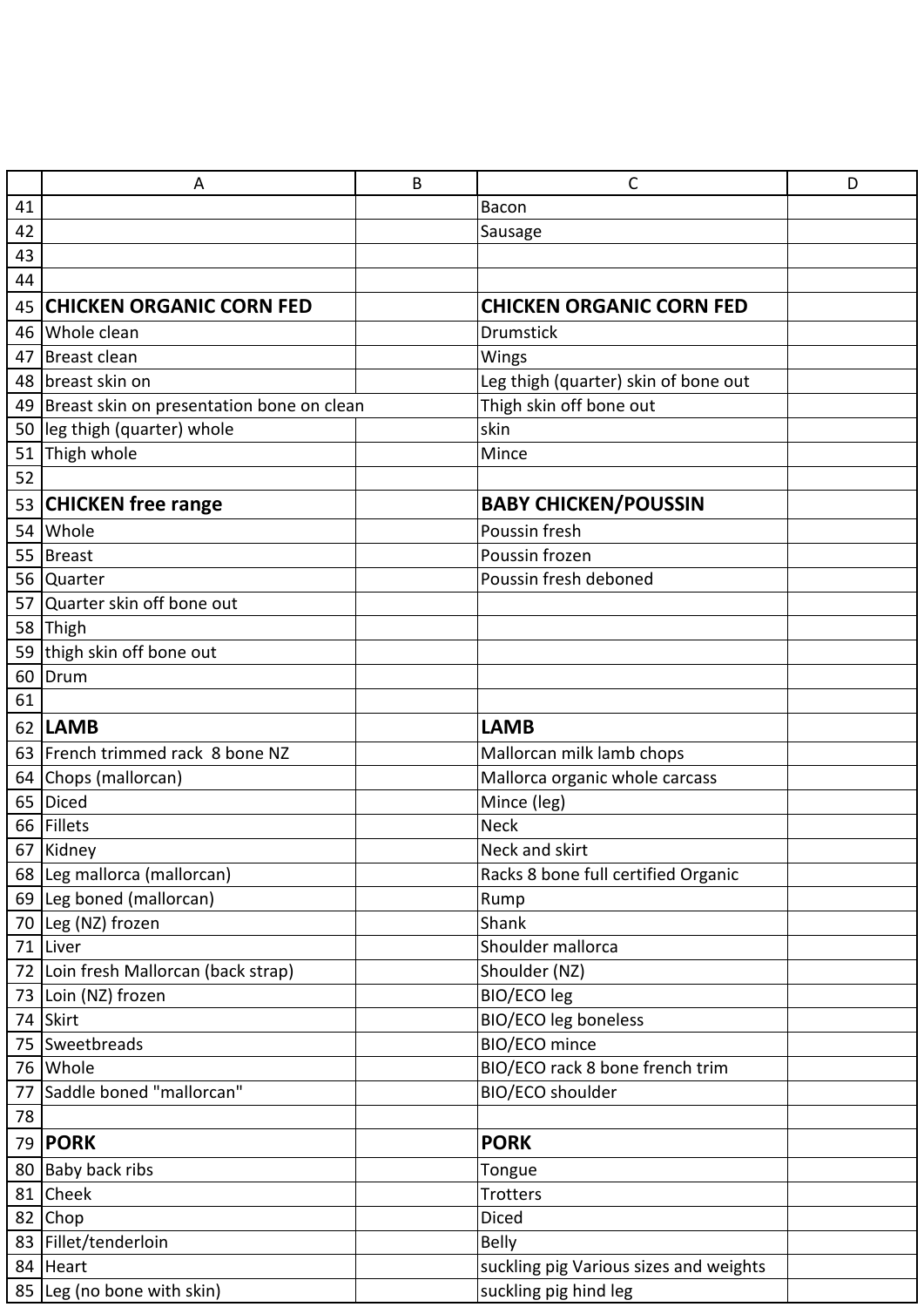|           | A                                               | B | C                            | D |
|-----------|-------------------------------------------------|---|------------------------------|---|
| 86        | Liver                                           |   | Suckling pig whole boned     |   |
|           | 87 Loin (Boneless skinless)                     |   | pancetta/Belly               |   |
|           | 88 Mince                                        |   | <b>BIO/ECO fillet</b>        |   |
| 89        | Neck steaks                                     |   | BIO/ECO loin                 |   |
|           | 90 Shoulder                                     |   | BIO/ECO mince                |   |
|           | 91 Shoulder boneless                            |   | <b>BIO/ECO ribs</b>          |   |
|           | 92 Short rib                                    |   |                              |   |
|           | 93 <b>IBERICAN PORK</b>                         |   | <b>IBERIAN PORK</b>          |   |
|           | 94   Ibercan pork cheek                         |   | Iberican pork loin           |   |
| 95        | Iberican Pork Fillet                            |   | Iberico Secreto              |   |
| 96        |                                                 |   | Pluma/Breast                 |   |
| 97        |                                                 |   |                              |   |
|           | 98   VEAL                                       |   | <b>VEAL</b>                  |   |
|           | 99 (Fresh sides cut down or frozen cuts)        |   | Mince                        |   |
|           | 100 Chop                                        |   | Osso Bucco                   |   |
|           | 101 Fillet                                      |   | Sweetbreads                  |   |
|           | $102$ Loin                                      |   | <b>Bones</b>                 |   |
|           | 103 T-Bone/Rib                                  |   |                              |   |
| 104       |                                                 |   | <b>GAME</b>                  |   |
|           | 105 TURKEY                                      |   | Partridge                    |   |
|           | 106 Breast                                      |   | Pidgeon                      |   |
| $107$ Leg |                                                 |   | Hare saddle frozen           |   |
|           | 108 Mince                                       |   | <b>Quail boneless</b>        |   |
|           | 109 Diced peices for stew                       |   | Quail whole                  |   |
|           | 110 Whole organic                               |   | Rabbit fresh                 |   |
|           | 111 wings                                       |   | Rabbit for stew              |   |
| 112       |                                                 |   |                              |   |
|           | 113 DUCK                                        |   | <b>DUCK</b>                  |   |
|           | 114 Smoked Duck Breast                          |   | Confit tin 10 units          |   |
|           | 115 Duck whole                                  |   | Liver "foix Gras"            |   |
|           | 116 Duck breast                                 |   | Liver sliced "foix Gras"     |   |
|           | 117 Duck Confit (individual)                    |   | Whole clean Frozen           |   |
|           | 118 KANGAROO                                    |   |                              |   |
|           | 119 Kangaroo fillets 180g                       |   | <b>VENISON</b>               |   |
|           | 120 Kangaroo loin                               |   | Fillet                       |   |
| 121       |                                                 |   | Loin (whole ,9/1k each       |   |
|           | 122 WILD BOAR                                   |   |                              |   |
|           | 123 Wild boar fillet                            |   | <b>OSTRICH</b>               |   |
|           | 124 wild boar for stewing<br>125 Wild boar loin |   | Fillet                       |   |
|           |                                                 |   | Loin                         |   |
| 126       |                                                 |   |                              |   |
|           | 127 GOOSE<br>128 foix gras goose                |   | <b>GOAT</b><br>goat for stew |   |
| 129       |                                                 |   |                              |   |
|           |                                                 |   |                              |   |
|           | 130 BREAKFAST PRODUCTS                          |   | <b>SAUSAGES</b>              |   |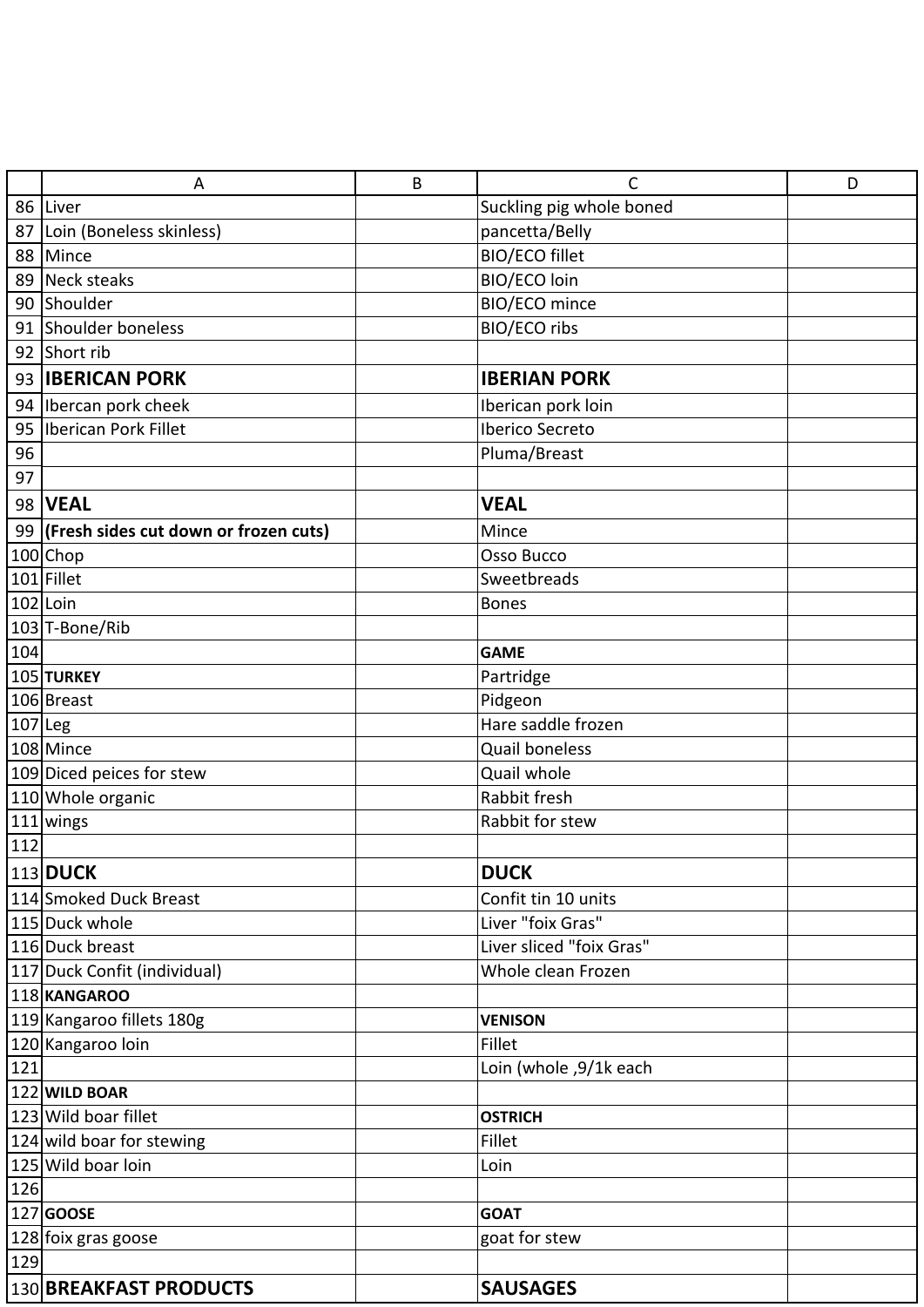|     | Α                                           | B | C                             | D |
|-----|---------------------------------------------|---|-------------------------------|---|
|     | 131 Bacon danish streaky                    |   | Cumberland                    |   |
|     | 132 Bacon danish back                       |   | Apple                         |   |
|     | 133 Bacon back smoked                       |   | Chipolatas                    |   |
|     | 134 Black pudding                           |   | chorizo criollo               |   |
|     | 135 CURED/DRIED MEATS                       |   | <b>CURED/DRIED MEATS</b>      |   |
|     | 136 chorizo                                 |   | Jamon 5Js hand cut            |   |
|     | 137 chorizo extra                           |   | Jamon Bellota 5Js Whole leg   |   |
|     | 138 Sobrasada Mallorcan                     |   | Jamon Iberico 50% hand cut    |   |
| 139 |                                             |   | Jason iberico hand cut 100g   |   |
| 140 |                                             |   |                               |   |
| 141 |                                             |   |                               |   |
|     | 142 SEAFOOD                                 |   | <b>SEAFOOD</b>                |   |
| 143 |                                             |   |                               |   |
| 144 |                                             |   |                               |   |
|     | 145 WET ROUND/FLAT                          |   | <b>WET ROUND/FLAT</b>         |   |
|     | 146 Black Cod in miso marinade              |   |                               |   |
|     | 147 Black Cod natural                       |   | John dory                     |   |
|     | 148 Boquerones                              |   | Mahi mahi                     |   |
|     | 149 Cod (rehydrated)                        |   | monkfish                      |   |
|     | 150 Cod cheeks                              |   | Negrito/Blackfish             |   |
|     | 151 Cod fresh                               |   | Red Mullet (Rouge/Salmonette) |   |
|     | 152 Cod salted dried                        |   | Scorpion fish                 |   |
|     | 153 Corvina/shadefish                       |   | Sea Bass (farmed)             |   |
|     | 154 Dorada (farmed)                         |   | Seabass (wild)                |   |
|     | 155 Dorada (wild)                           |   | Serviola                      |   |
|     | 156 Dover sole                              |   | <b>Skate Wings</b>            |   |
|     | 157 Grouper                                 |   | sole                          |   |
|     | 158 Haddock (smoked frozen)                 |   | Snapper                       |   |
|     | 159 Hake                                    |   | Sword fish                    |   |
|     | 160 Hake Fillet                             |   | Turbot (wild)                 |   |
| 161 |                                             |   |                               |   |
|     | 162 OILY FISH                               |   | <b>OILY FISH</b>              |   |
|     | 163 anchovies fresh                         |   | Salmon Wild frozen 1k +-      |   |
|     | 164 Eel (live)                              |   | sardines                      |   |
|     | 165 Mackerel                                |   | Tuna yellow fin (line caught) |   |
|     | 166 Salmon                                  |   | Tuna SAKU                     |   |
|     | 167 Scotch salmon "label rouge"             |   | Tuna Blue fin                 |   |
| 168 |                                             |   |                               |   |
|     | 169 SHELLFISH                               |   | <b>SHELLFISH</b>              |   |
|     | 170 Calamari medium fresh                   |   | Live mallorcan spiny lobsters |   |
|     | 171 Black Tiger Prawns whole 13/15 per kilo |   | Lobster live                  |   |
|     | 172 brown crab meat                         |   | Lobster meat                  |   |
|     | 173 Carabinero prawns                       |   | Lobster tails                 |   |
|     | 174 chipirones                              |   | Lobster tails (spiny) frozen  |   |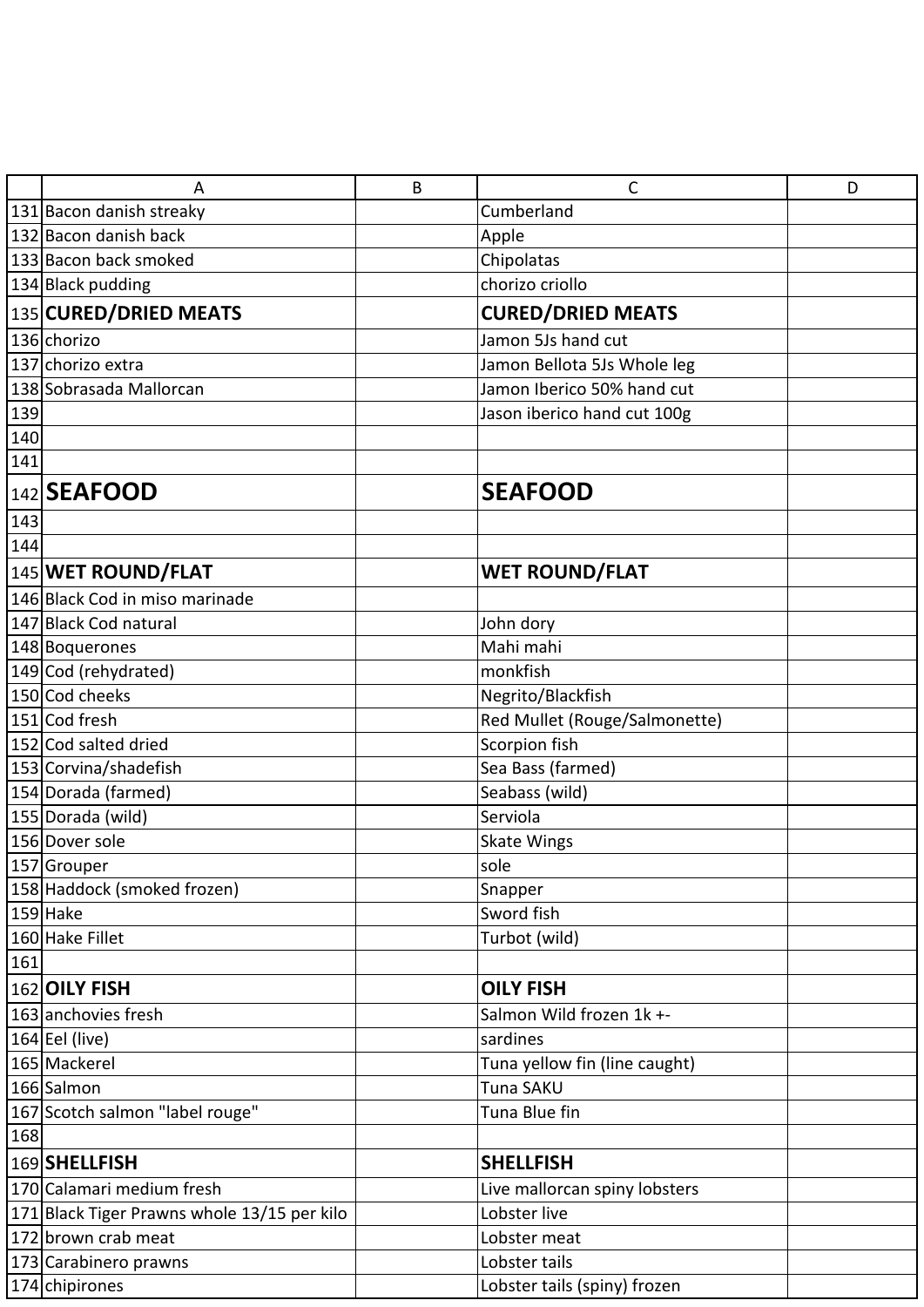|     | Α                                       | B | C                                     | D |
|-----|-----------------------------------------|---|---------------------------------------|---|
|     | 175 Cigalas fresh                       |   | mallorca prawns                       |   |
|     | 176 clams                               |   | Med red prawns peeled                 |   |
|     | 177 Cockles                             |   | mediteranean red prawns               |   |
|     | 178 Crab meat Pure                      |   | Mussels de roca (from menorca)        |   |
|     | 179 Crab whole soft shell frozen        |   | Mussels live                          |   |
|     | 180 cuttlefish clean                    |   | Prawns coastal N1 (caught and frozen) |   |
|     | 181 Dublin bay prawns / Cigalas large   |   | Prawns in brine tub 450g              |   |
|     | 182 Eel SMOKED                          |   | prawns whole jumbo                    |   |
|     | 183 King crab                           |   | Razor clams                           |   |
|     | 184 king crab leg cluster               |   | Scallops large fresh                  |   |
|     | 185 King Crab meat                      |   | scallops large frozen                 |   |
|     | 186 Langoustines fresh                  |   | snow crab                             |   |
|     | 187 Langoustines (frozen) 15/20         |   | Soller prawns                         |   |
| 188 |                                         |   | spiny lobsters live                   |   |
| 189 |                                         |   | Tiger prawn tails clean no vein 16/20 |   |
| 190 |                                         |   | Tiger prawns whole 16/20 per kilo     |   |
| 191 |                                         |   |                                       |   |
| 192 |                                         |   |                                       |   |
|     | 193 OCTOPODS                            |   | <b>OYSTERS</b>                        |   |
|     | 194 octopus whole raw                   |   | Fin de claire                         |   |
|     | 195 octopus legs cooked                 |   | Krystal fin de claire #2              |   |
|     | 196 octopus whole cooked                |   |                                       |   |
|     | 197 squid baby                          |   |                                       |   |
|     | 198 Squid baby (puntilla)               |   |                                       |   |
|     | 199 squid ink jar 250g                  |   |                                       |   |
| 200 |                                         |   |                                       |   |
|     | 201 LUXURY ITEMS                        |   | <b>DESERT/PASTRY PRODUCTS</b>         |   |
|     | 202 Winter white Truffles               |   | Pippetes (100)                        |   |
|     | 203 Black truffles                      |   | Xantham gum 500g                      |   |
|     | 204 Caviar 50g 100g 150g 200g 250g      |   | glycerine small bottle                |   |
|     | 205 salmon loin smoked 500g             |   | glucose 1k                            |   |
|     | 206 Salmon Smoked (norwegian balinesa)  |   | Agar Agar 400g                        |   |
|     | 207 Salmon SMOKED loins 200g            |   |                                       |   |
|     | 208 Salmon SMOKED sliced (250g) martiko |   | Edible colour sprays and powder spray |   |
|     | 209 TSAR CUT Smoked salmon loin         |   | rose-violet-blue-black-gold-silver    |   |
| 210 |                                         |   |                                       |   |
| 211 |                                         |   | Barry couverture 70% saint domingue   |   |
|     | 212 FLOURS                              |   | (42% min mg/fat). 1k                  |   |
|     | 213 "00" flour 1k                       |   | Glycerine                             |   |
|     | 214 Plain                               |   | reusable piping bags                  |   |
|     | 215 Strong                              |   | disposable piping bags                |   |
|     | 216 Rhye                                |   |                                       |   |
|     | 217 Brown                               |   |                                       |   |
|     | 218 Fresh Yeast                         |   |                                       |   |
| 219 |                                         |   | <b>CHEFS STAPLES</b>                  |   |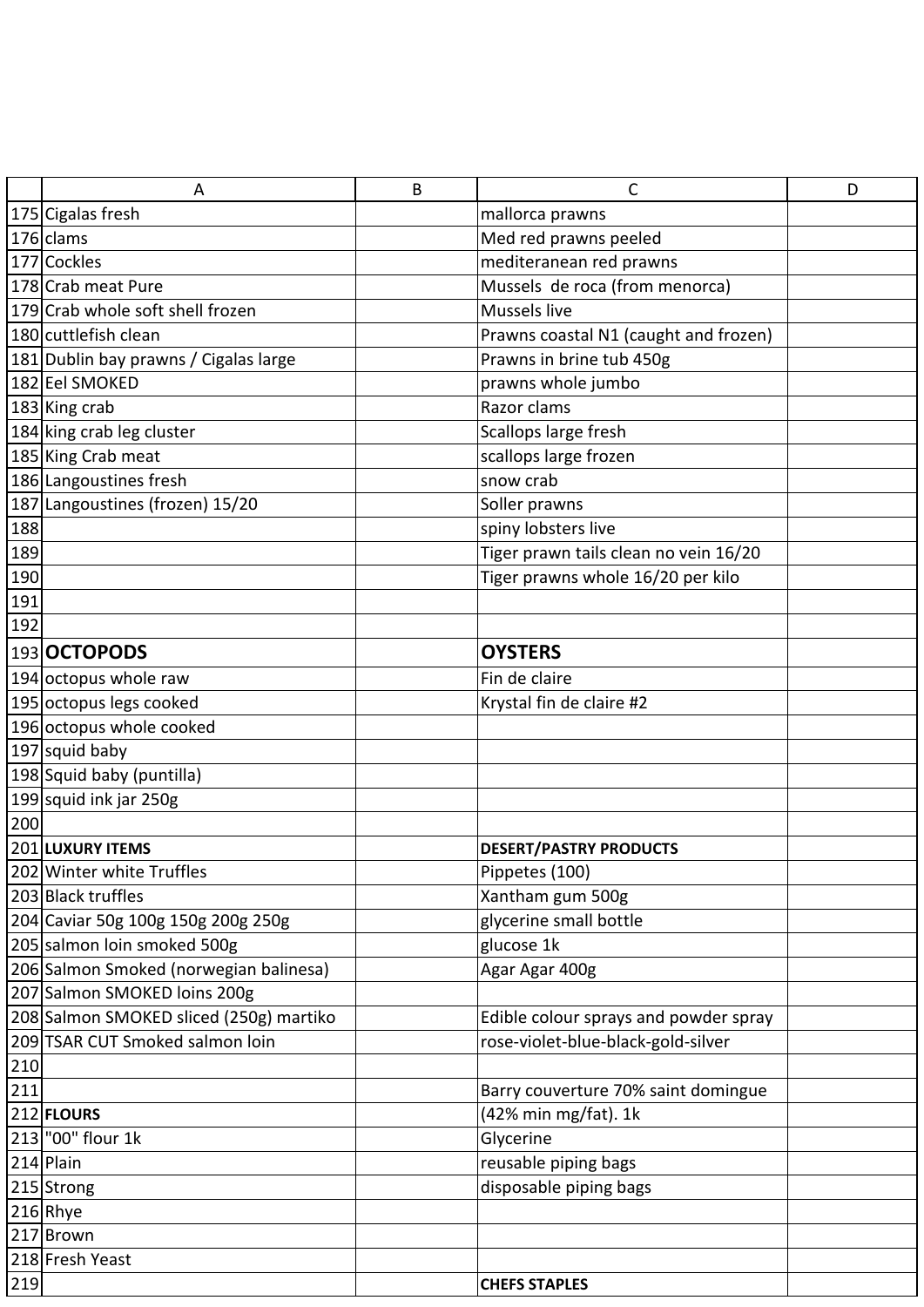|     | Α                                      | B              | С                               | D                    |
|-----|----------------------------------------|----------------|---------------------------------|----------------------|
|     | 220 PASTRIES                           |                | organic eggs (half dozen)       |                      |
|     | 221 mini pan aux raisin BOX            |                | krona 35% 25% 15% cream 1l      |                      |
|     | 222 mini pan choco BOX                 |                | Vanilla beans 20g (5 sticks+-)  |                      |
|     | 223 mini croisant BOX                  |                |                                 |                      |
|     | 224 Mini pastry FRENCH pain choc       |                |                                 |                      |
|     | 225 Mini pastry FRENCH pain aux raisin |                |                                 |                      |
|     | 226 Mini pastry FRENCH croissant       |                |                                 |                      |
| 227 |                                        |                |                                 |                      |
|     | 228 SALES@MN2V.CO                      |                |                                 |                      |
|     | 229 TEL +34 619 593387                 |                |                                 |                      |
|     | 230 Articulo/ITEM                      | <b>AMMOUNT</b> | <b>Articulo/ITEM</b>            | <b>AMMOUNT</b>       |
| 231 |                                        | Grm-Kilo-Unit  |                                 | <b>Grm-Kilo-Unit</b> |
| 232 |                                        |                |                                 |                      |
|     | 233 VERDURAS/ ABOVE GROUND             |                | <b>ENSALADAS/SALADES</b>        |                      |
| 234 |                                        |                | <b>Romana/Romain</b>            |                      |
|     | 235 Ajo tierno/green garlic            |                | Cogollos /Baby romain           |                      |
|     | 236 Alcachofa / Artichoke              |                | cogollo Dulze/ romain heart     |                      |
|     | 237 Apio blanco/Celery                 |                | Endivia Belga/ belgian endive   |                      |
|     | 238 Apio verde Manojos/Grn celery      |                | Endivia roja/Red endive         |                      |
|     | 239 Berenjena/Aubergine                |                | Escarola frisse/Curly frisse    |                      |
|     | 240 Brocoli/ Broccoli                  |                | Roble Blanca/White leaf lettuce |                      |
|     | 241 brocolini                          |                | Roble Roja/Iceberg leave red    |                      |
|     | 242 courgettes round                   |                | Iceberg/Iceberg                 |                      |
|     | 243 Courgettes dark                    |                | Lollo Blanco/white leaf Iollo   |                      |
|     | 244 Calabaza Larga/ Squash             |                | Lollo Rosa/red leave lollorosso |                      |
|     | 245 Celeri/Celery ball                 |                | Trocadero/Butter round          |                      |
|     | 246 Col/ Cabbage                       |                | Maché /Can'onigos               |                      |
|     | 247 Col china/Chinesse cauli           |                | Rúcula selvática/Rocket         |                      |
|     | 248 Col de bruselas/Brus sprout        |                | Mezclum/Mezclum                 |                      |
|     | 249 Col Lombarda/Purple cabbage        |                | Radicho/Chicory                 |                      |
|     | 250 Col Repollo/ Cauli                 |                | Swiss chard red                 |                      |
|     | 251 Coliflor/Cauliflower               |                |                                 |                      |
|     | 252 Daikon/Chinese                     |                |                                 |                      |
|     | 253 Espinacas Bolsa/ Spinach           |                | <b>BROTES /sprouts salads</b>   |                      |
|     | 254 espinac manojo/ bunch Spinch       |                | Espinaca roja/Red Spinach       |                      |
|     | 255 Guisantes/Pea                      |                | Acelga roja/Red sprout chard    |                      |
|     | 256 Habas/Beans                        |                | Mostaza brotes/mustard sprout   |                      |
|     | 257 Judía Ancha/Green Bean             |                | Mizuna brotes/Mizuna sprout     |                      |
|     | 258 Judía Fina/Thin bean               |                |                                 |                      |
|     | 259 Judia fina/Thin Green bean         |                | TUBÉRCULOS/TUBERS               |                      |
|     | 260 Nabo-col                           |                | Boniato Rojo/ Sweetpotato       |                      |
|     | 261 Nabos kg/Turnips                   |                | 25 kg. Extra/Patatoe            |                      |
|     | 262 Pachoy/                            |                | Francesa/French potato          |                      |
|     | 263 Pep Holandes/ Dutch Cucumb         |                | Freir/Frying potato             |                      |
|     | 264 Perejil/Parsley                    |                | Horno/Roast patato              |                      |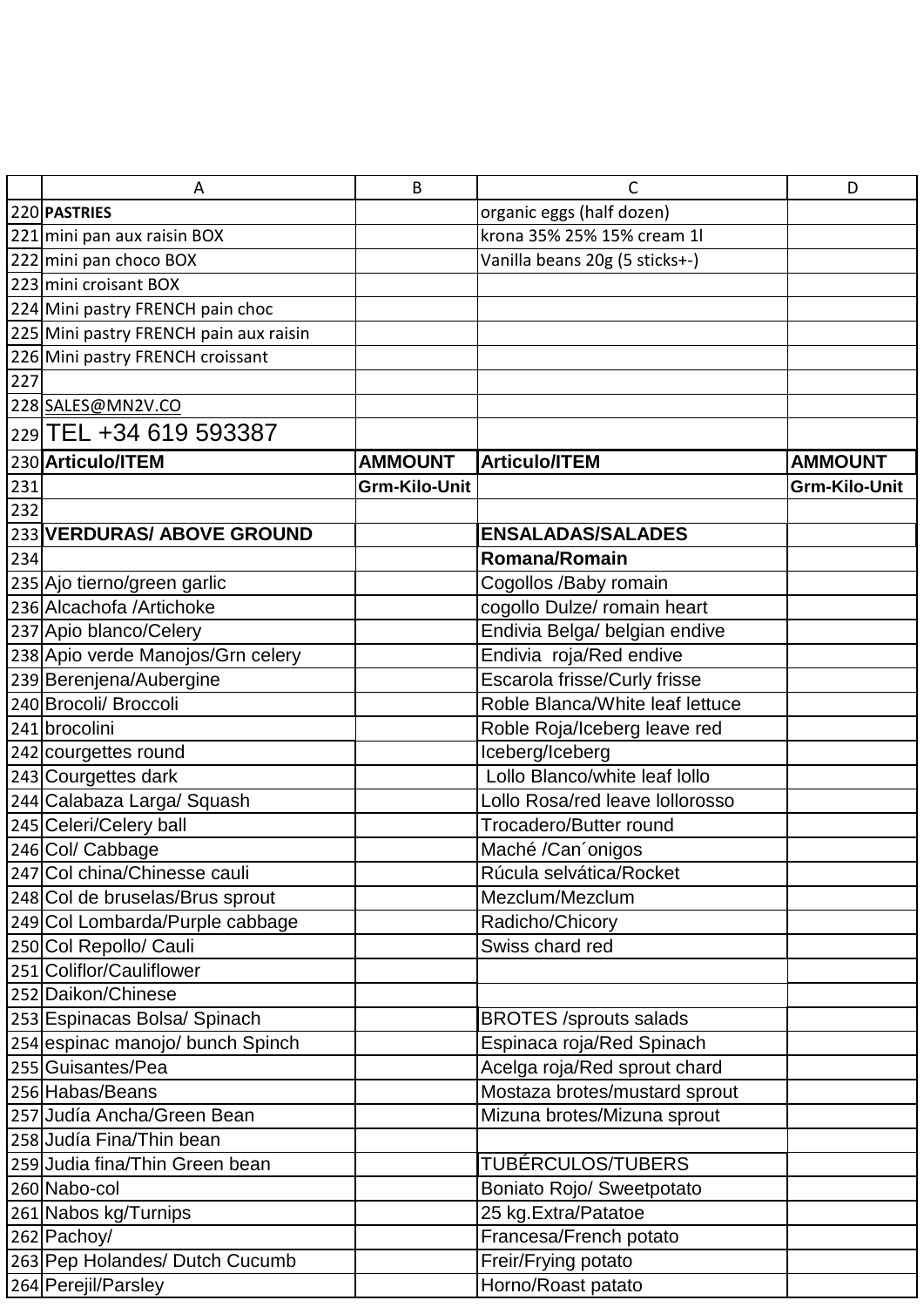|     | А                                 | B             | С                                | D             |
|-----|-----------------------------------|---------------|----------------------------------|---------------|
|     | 265 Amarillo/yellow Peppers       |               | Ratte/Ratte potato               |               |
|     | 266 Blanco/white Peppers          |               | Violeta/Violet potato            |               |
|     | 267 Italiano/italian Peppers      |               | Patató/Small potato              |               |
|     | 268 lamuyo/ Green Peppers         |               | Remolacha/Beet                   |               |
|     | 269 Padrón/ Baby bell peps        |               | Zanahoria/Carrots                |               |
|     | 270 Rojo/ red Peppers             |               | Chirivia/Parsnip                 |               |
|     | 271 Puerros holandes/Leeks        |               |                                  |               |
|     | 272 Rabanitos/little radish       |               | CEBOLL, AJOS/ONIONS, GARLICS     |               |
|     | 273 Rábanos/Radishes              |               | Ajo Pelado/Garlics spring        |               |
|     | 274 Remolacha/Beetroot red        |               | Ajos secos/Garlics Dried         |               |
|     | 275 Sofrito/Culin/spring onions   |               | Cebolla Blanca/White Onions      |               |
| 276 |                                   |               | <b>Cebolla Morada/Red Onions</b> |               |
|     | 277 TOMATES                       |               | Cebolla Rubia/brown onion        |               |
|     | 278 Cherry rama/red Cherry        |               | Charlota/Shallots                |               |
|     | 279 cherry amarillo/yellow cherry |               | Genjibre/Ginger                  |               |
|     | 280 Bola/beefsteak tomato         |               |                                  |               |
|     | 281 Ensalada/salad Tomato vine    |               | <b>CITRICOS/CITRIC</b>           |               |
|     | 282 Pera/plum                     |               | <b>Clementina/Clementine</b>     |               |
|     | 283 raff/raff                     |               | Limas/Limes                      |               |
|     | 284 rama/branch                   |               | Limón/Lemon                      |               |
|     | 285 Ramillete                     |               | Mandarine                        |               |
| 286 |                                   |               | Blood orange                     |               |
|     | 287 GERMINADOS/Shoots             |               | Naranja mesa/Orange table        |               |
|     | 288 Soja/Beansprouts              |               | Naranja zumo/Orange zum          |               |
|     | 289 Alfalfa/Sprounts              |               | Pom Amarillo/Yelow Grapefruit    |               |
| 290 |                                   |               | Pom Rosa/Pink Grapefruit         |               |
| 291 |                                   |               |                                  |               |
| 292 |                                   |               |                                  |               |
| 293 |                                   |               |                                  |               |
|     | 294 Articulo/ITEMS                | Grm-Kilo-Unit | <b>Articulo/ ITEMS</b>           | Grm-Kilo-Unit |
| 295 |                                   |               |                                  |               |
|     | 296 FRUTAS/ FRUIT                 |               | H. AROMATICA/ HERBS              |               |
|     | 297 Aguacate/ Avocado             |               | Albahaca/Basil                   |               |
|     | 298 Albaricoque/Apricots          |               | <b>Berros/WaterCress</b>         |               |
|     | 299 Cereza/Cherries               |               | Cebollino/Chive                  |               |
|     | 300 Ciruela Amarilla/Yelow Pruns  |               | Cilantro/coriander               |               |
|     | 301 Ciruela Roja/Red Pruns        |               | Citronela/ lemongrass sticks     |               |
|     | 302 Granadas/Pome granates        |               | Eneldo/Dill                      |               |
|     | 303 Kiwi Green                    |               | Estragón/Tarragon                |               |
|     | 304 Man. Golden/Golden appel      |               | Hierba buena/Soft Mint           |               |
|     | 305 Mangos/Mango                  |               | Hierbas caracol/Mint snail       |               |
|     | 306 Manz Gala/appel               |               | Hinojo/Fennel                    |               |
|     | 307 Manz Golden/Golden apple      |               | Laurel/Bay leaf                  |               |
|     | 308 Manz Granny/Granny apple      |               | Menta/Mint                       |               |
|     | 309 Meloc Rojo/Peaches red        |               | Orégano                          |               |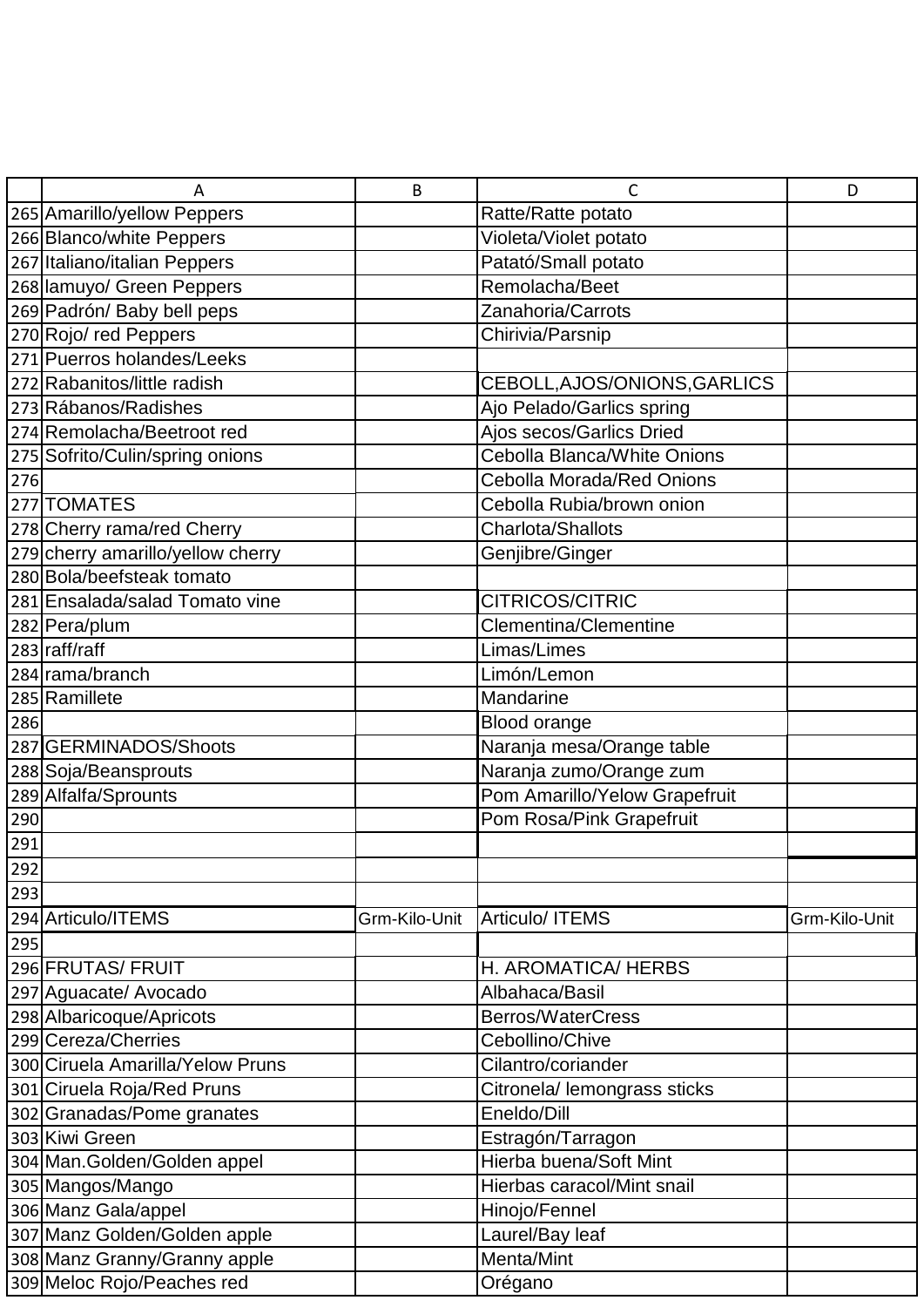|     | Α                               | B | C                                   | D |
|-----|---------------------------------|---|-------------------------------------|---|
|     | 310 Meloc amar/Peaches yellow   |   | Perejil/Flat Parsley                |   |
|     | 311 Meloc Pira/Peaches Flat     |   | Perejil rizado/Curly parsley        |   |
|     | 312 Melon/Melòn charantaise     |   | Perifollo/chervil                   |   |
|     | 313 Melon/Melòn honey dew       |   | Romero/Chives                       |   |
|     | 314 Melon Cantaloup             |   | Salvia/Rosmarin                     |   |
|     | 315 Melon galia                 |   | Tomillo/Thyme                       |   |
|     | 316 Nectarina/Nectarines        |   | <b>Flores Comest/edible Flowers</b> |   |
|     | 317 Papaya/Papaya               |   | Micromezclum                        |   |
|     | 318 Pera Blang/dessert Pears    |   | <b>Sakura Mixed Shoot Punnets</b>   |   |
|     | 319 Pera Conf/conferenc Pears   |   | Kefir lime leafes                   |   |
|     | 320 Pera escorlina/pears        |   | Turmeric root                       |   |
|     | 321 Piña/Pineapples             |   |                                     |   |
|     | 322 BANANAS                     |   |                                     |   |
|     | 323 Platano extra/extra Bananas |   | <b>MINIS/BABY</b>                   |   |
|     | 324 Sandia/Water melon          |   | Berengena/Aubergine                 |   |
|     | 325 Uva blanca/White Grapes     |   | Calabacin/Courgettes                |   |
|     | 326 Uva rojo/Red grape          |   | Hinojo/Fennel                       |   |
|     | 327 purple plums                |   | Mazorca maiz/Corn cob               |   |
|     | 328 passion fruit               |   | Nabo/Turnip                         |   |
|     | 329 figs                        |   | Pimientos/Peppers                   |   |
| 330 |                                 |   | Tirabeque/Snow peas                 |   |
|     | 331 TROPICAL FRUIT              |   | Zanahoria/Carrot                    |   |
|     | 332 PITAYA/DRAGON FRUIT         |   |                                     |   |
|     | 333 PASION FRUIT                |   | <b>VARIOUS ITEMS</b>                |   |
|     | 334 LYCHEE                      |   | precooked Corn                      |   |
|     | 335 GRENADILLA                  |   | precooked Beetroots                 |   |
|     | 336 MANGOUSTINE                 |   | fesh corn                           |   |
| 337 |                                 |   | red chilli                          |   |
| 338 |                                 |   | garlic bulbs                        |   |
|     | 339 BERRIES AND BABY FRUIT      |   | parsnip                             |   |
|     | 340 Arandanos/Blueberry         |   | butternut squash (small)            |   |
|     | 341 Carambola/Red Currants      |   | baby onoins                         |   |
|     | 342 Frambuesa/Raspberry         |   | shallots                            |   |
|     | 343 Fresas/Strawberry           |   | <b>Dates</b>                        |   |
|     | 344 Grosellas/Blackcurrant      |   |                                     |   |
|     | 345 Mora/Blackberry             |   | SETAS/MUSHROOMS                     |   |
|     | 346 Physalis/Physalis           |   | Champiñon/ Button mushroom          |   |
|     | 347 Piña baby/Pineapple         |   | Girgolas/oyster                     |   |
| 348 |                                 |   | Shitake/Shitake                     |   |
|     | 349 OTROS/ OTHER ITEMS          |   | Picornell/                          |   |
|     | 350 Caracol /frozen Snails      |   |                                     |   |
|     | 351 Patata Stkhse/Stkhse potato |   | ESPARRAGOS/ASPARAGUS                |   |
|     | 352 Ceps entero/                |   | verde/Green asparag                 |   |
|     | 353 Kalamata/kalamata Olive     |   | blanco/White asparag                |   |
|     | 354 Aceitunas/Olives            |   | Punt. Esparrago/asparagus tips      |   |